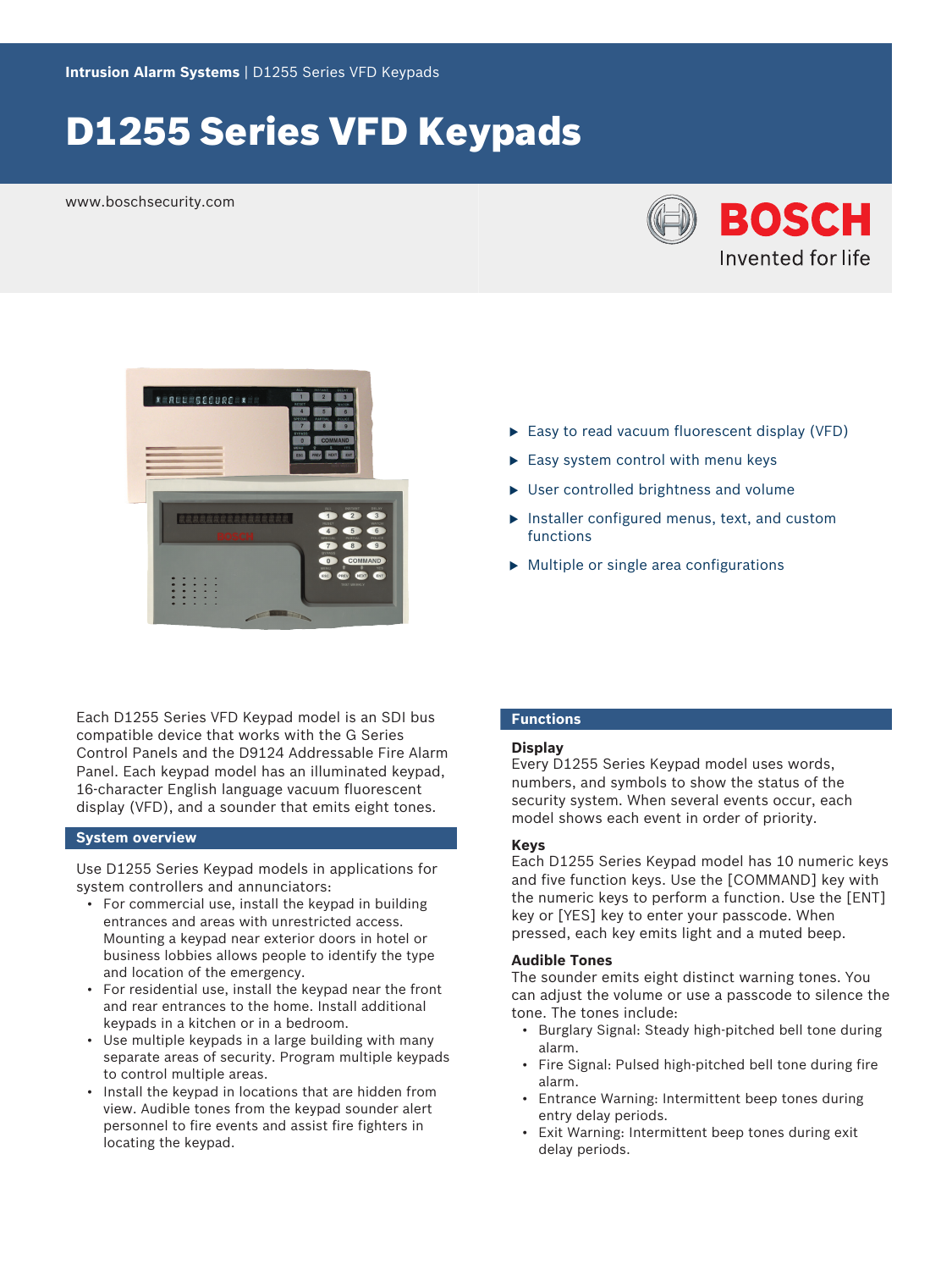- Invalid Key Buzz: Buzz tone when an invalid key is pressed.
- Keypad Encoding Tone: Muted beep tone as each key is pressed.
- Trouble Buzzer: Two-tone warble during a trouble event.
- Watch Tone: Intermittent beep tone when a watch point is faulted.

# **Certifications and approvals**

| <b>Region</b> | <b>Certification</b> |                                                                                                                                                                                                                                                                                                                                                                                                                                                                                                                                                                                                                                                                                                                                                                                                                                                                 |
|---------------|----------------------|-----------------------------------------------------------------------------------------------------------------------------------------------------------------------------------------------------------------------------------------------------------------------------------------------------------------------------------------------------------------------------------------------------------------------------------------------------------------------------------------------------------------------------------------------------------------------------------------------------------------------------------------------------------------------------------------------------------------------------------------------------------------------------------------------------------------------------------------------------------------|
| USA           | UL                   | D1255: AMCX: Central Station Alarm<br>Units (UL1610, UL1635), AMCX7: Cen-<br>tral Station Alarm Units Certified for Can-<br>ada (cULus), AMTB: Control Panels, SIA<br>False Alarm Reduction, AOTX: Local<br>Alarm Units (UL464, UL609), AOTX7:<br>Local Alarm Units Certified for Canada<br>(cULus), APAW: Police Station Alarm<br>Units (UL365, UL464), APAW7: Police<br>Station Alarm Units Certified for Canada<br>(cULus), APOU: Proprietary Alarm Units<br>(UL1076), APOU7: Proprietary Alarm<br>Units Certified for Canada (cULus),<br>NBSX: Household Burglar Alarm System<br>Units (UL1023), NBSX7: Household<br>Burglar Alarm System Units Certified for<br>Canada (cULus), UTOU: Control Units<br>and Accessories - Household System<br>Type (UL985), UTOU7: Control Units<br>and Accessories - Household System<br>Type Certified for Canada (cULus) |
|               | UL                   | D1255W: AMCX: Central Station Alarm<br>Units (UL1610, UL1635), AMTB: Con-<br>trol Panels, SIA False Alarm Reduction,<br>AOTX: Local Alarm Units (UL464,<br>UL609), APAW: Police Station Alarm<br>Units (UL365, UL464), APOU: Propriet-<br>ary Alarm Units (UL1076), NBSX:<br>Household Burglar Alarm System Units<br>(UL1023), UTOU: Control Units and Ac-<br>cessories - Household System Type<br>(UL985)                                                                                                                                                                                                                                                                                                                                                                                                                                                      |
|               | <b>FM</b>            | D <sub>1255</sub>                                                                                                                                                                                                                                                                                                                                                                                                                                                                                                                                                                                                                                                                                                                                                                                                                                               |
|               | <b>CSFM</b>          | see our website                                                                                                                                                                                                                                                                                                                                                                                                                                                                                                                                                                                                                                                                                                                                                                                                                                                 |
|               | NYC-<br><b>MEA</b>   | D1255: 12-92-E, Vol. IV 12-92-E, Vol.<br>IV                                                                                                                                                                                                                                                                                                                                                                                                                                                                                                                                                                                                                                                                                                                                                                                                                     |
|               | NYC-<br><b>MEA</b>   | D1255: 12-92-E, Vol. 12 12-92-E, Vol.<br>12                                                                                                                                                                                                                                                                                                                                                                                                                                                                                                                                                                                                                                                                                                                                                                                                                     |
|               | NYC-<br><b>MEA</b>   | D1255: 12-92-E, Vol. 15 12-92-E, Vol.<br>15                                                                                                                                                                                                                                                                                                                                                                                                                                                                                                                                                                                                                                                                                                                                                                                                                     |
| Canada        | <b>ULC</b>           | D1255B: AMCX7: Central Station Alarm<br>Units Certified for Canada (cUL),<br>AOTX7: Local Alarm Units Certified for<br>Canada (cUL), APAW7: Police Station<br>Alarm Units Certified for Canada (cUL),<br>APOU7: Proprietary Alarm Units Certi-<br>fied for Canada (cUL), NBSX7: House-<br>hold Burglar Alarm System Units Certi-<br>fied for Canada (cUL), UTOU7: Control<br>Units and Accessories - Household Sys-<br>tem Type Certified for Canada (cUL)                                                                                                                                                                                                                                                                                                                                                                                                      |
|               | <b>ULC</b>           | AMCX7.S1871 - Central Station Alarm<br>Units Certified for Canada                                                                                                                                                                                                                                                                                                                                                                                                                                                                                                                                                                                                                                                                                                                                                                                               |

| Region | <b>Certification</b> |                                                                                                                                                                                |
|--------|----------------------|--------------------------------------------------------------------------------------------------------------------------------------------------------------------------------|
|        | <b>ULC</b>           | APOU7.S1871 Proprietary Alarm Units<br>Certified for Canada                                                                                                                    |
|        | ULC                  | AOTX7.S1871 Local Alarm Units Certi-<br>fied for Canada                                                                                                                        |
|        | ULC                  | APAW7.S1871 Police-station-connec-<br>ted Alarm Units Certified for Canada                                                                                                     |
|        | ULC                  | NBSX7.S1871 Household Burglar Alarm<br>System Units Certified for Canada                                                                                                       |
|        | ULC                  | AMCX.S1871, AMCX7.S1871,<br>AMTB.S1871.AOTX.S1871.<br>AOTX7.S1871. APAW.S1871.<br>APAW7.S1871.APOU.S1871.<br>APOU7.S1871.NBSX.S1871.<br>NBSX7.S1871.UTOU.S1871. [D1255<br>VFD1 |

# **Installation/configuration notes**

#### **Compatibility Information**

| <b>Control Panels</b> | All G Series control panels           |  |  |
|-----------------------|---------------------------------------|--|--|
| with SDI Bus          | D9412, D7412, D7212, D9112, and D9124 |  |  |

#### **Mounting Considerations**

- Do not mount any of the D1255 Series Keypad models in a location exposed to direct sunlight. Direct sunlight can interfere with screen visibility and damage internal components.
- Do not mount any of the D1255 Series Keypad models in damp locations.

#### **Power Supplies**

A compatible control panel supplies the power and data requirements to a D1255 Series Keypad model through a four-wire connection.

#### **Wiring Considerations**

Use 0.8 mm (22 AWG) or 1.2 mm (18 AWG) wire. Resistance cannot exceed 25 Ω. Each D1255 Series Keypad model includes a wiring assembly of four color-coded flying leads and one female four-pin connector.

| <b>Parts included</b> |                                                                                      |  |
|-----------------------|--------------------------------------------------------------------------------------|--|
| Quant.                | Component                                                                            |  |
| 1                     | Keypad                                                                               |  |
| 1                     | Hardware pack (3 screws and 3 anchors)                                               |  |
| 1                     | Literature pack<br>• Pull-up Reference Card<br>• Users Guide<br>• Installation Guide |  |

# **Technical specifications**

#### **Connections**

| Connections: | 4-wire flying lead for data and power |
|--------------|---------------------------------------|
| Resistance:  | 25 O maximum                          |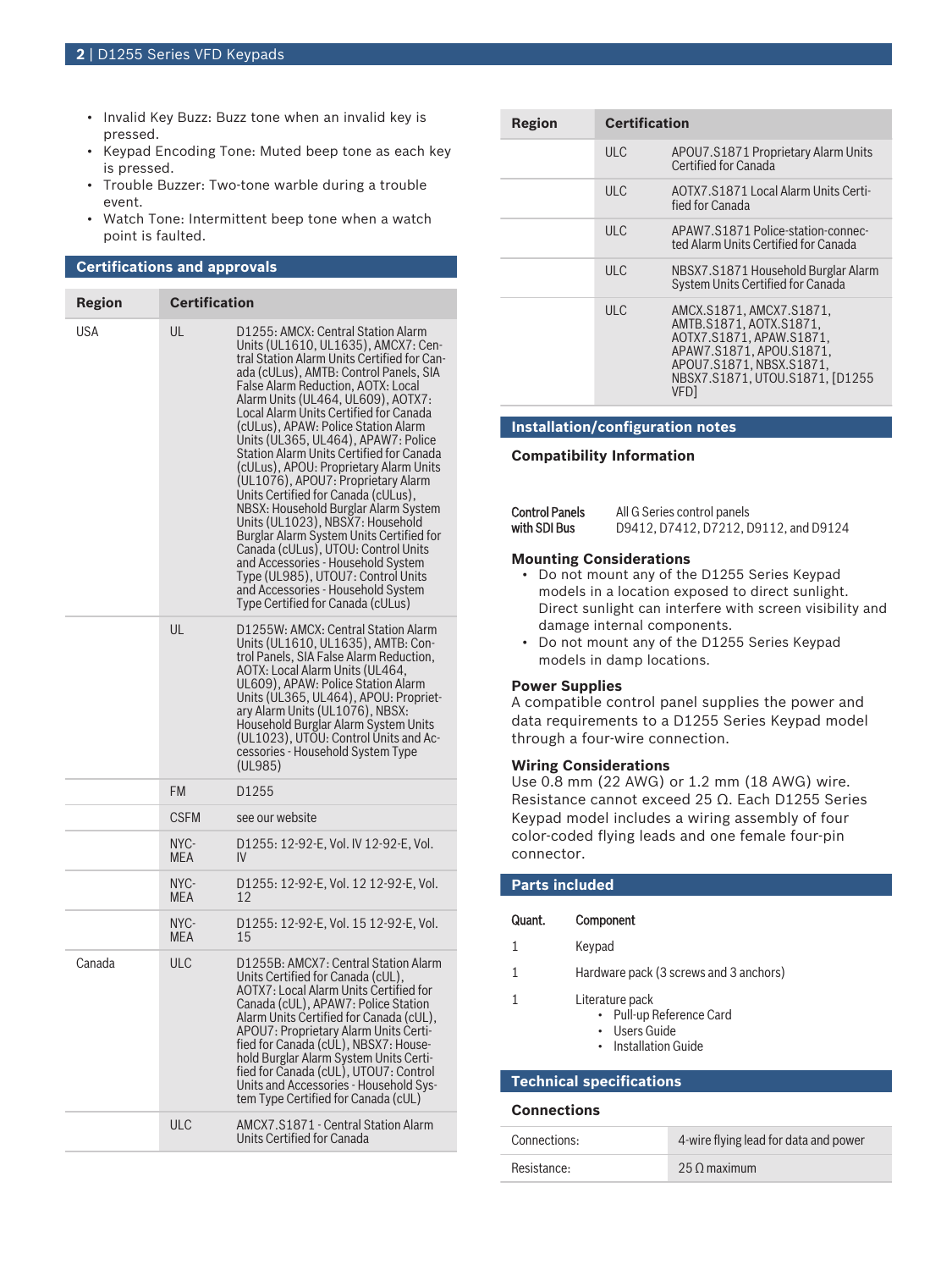# **Environmental Considerations**

| Temperature (Operating):                     | 0°C to +50°C (+32°F to +122°F)                                                          |  |
|----------------------------------------------|-----------------------------------------------------------------------------------------|--|
| Relative Humidity:                           | 5% to 85% at +30°C (+86°F)                                                              |  |
| Keypad                                       |                                                                                         |  |
| Dimensions for D1255,<br>D1255W, and D1255R: | 11.7 cm $x$ 21 cm $x$ 2 cm<br>$(4.6 \text{ in. x } 8.2 \text{ in. x } 0.8 \text{ in.})$ |  |
| Dimensions for D1255B:                       | 12.6 cm x 20 cm x 3.2 cm<br>(5 in. x 7.9 in. x 1.3 in.)                                 |  |
| Weight for All Models:                       | 439 g (15.5 oz)                                                                         |  |
| Material for All Models:                     | CHI MEI POLYLAC PA757 ABS with UV<br>Stabilizer, UL94-HB Fire Rated                     |  |
| Display Window:                              | 16-character vacuum fluorescent<br>display<br>Each character is a 14-segment unit       |  |
| Indicators:                                  | Illuminated keys<br>Warning and indicating tones                                        |  |

### **Number of…**

D1255 Series Keypad Models per Control Panel: Eight supervised 32 unsupervised

### **Power Requirements**

| Voltage: | Nominal 12 VDC                                                                            |
|----------|-------------------------------------------------------------------------------------------|
| Current: | Idle 104 mA, armed or disarmed:<br>Maximum 206 mA, with keypad lit and<br>warning tone on |

# **Trademarks**

Trademark names are used throughout this document. In most cases, these designations are claimed as trademarks or registered trademarks in one or more countries by their respective owners. Rather than placing a trademark symbol in every occurrence of a trademark name, Bosch Security Systems, Inc. uses the names only in an editorial fashion and to the benefit of the trademark owner with no intention of infringing the trademark.

POLYLAC is a registered trademark of CHI MEI Industrial Corporation, LTD.

Plexiglas is a registered trademark of Arkema.

# **Ordering information**

**D1255 VFD Keypad** Off-white classic case. Order number **D1255**

**D1255W VFD Keypad** White classic case. Order number **D1255W**

**D1255R VFD Keypad** Red classic case. Order number **D1255R**

#### **D58A Fire Alarm Kit**

Red overlays and reference sheets for D720R Keypads in fire alarm applications. Order number **D58A**

# **D1255B VFD Keypad**

White and gray modern case. Order number **D1255B**

# **Accessories**

# **D54B Brass Flush‑mount Kit**

Back box and polished brass faceplate. Order number **D54B**

# **D54C Stainless Steel Flush‑mount Kit**

Back box and stainless steel faceplate. Order number **D54C**

# **D55 Keypad Desk Stand**

Portable desk stand in smoke colored Plexiglas. Order number **D55**

# **D56 Surface Mount Conduit Box**

White surface mount box. Order number **D56**

#### **D56R Red Surface Mount Conduit Box**

Red surface mount box. Order number **D56R**